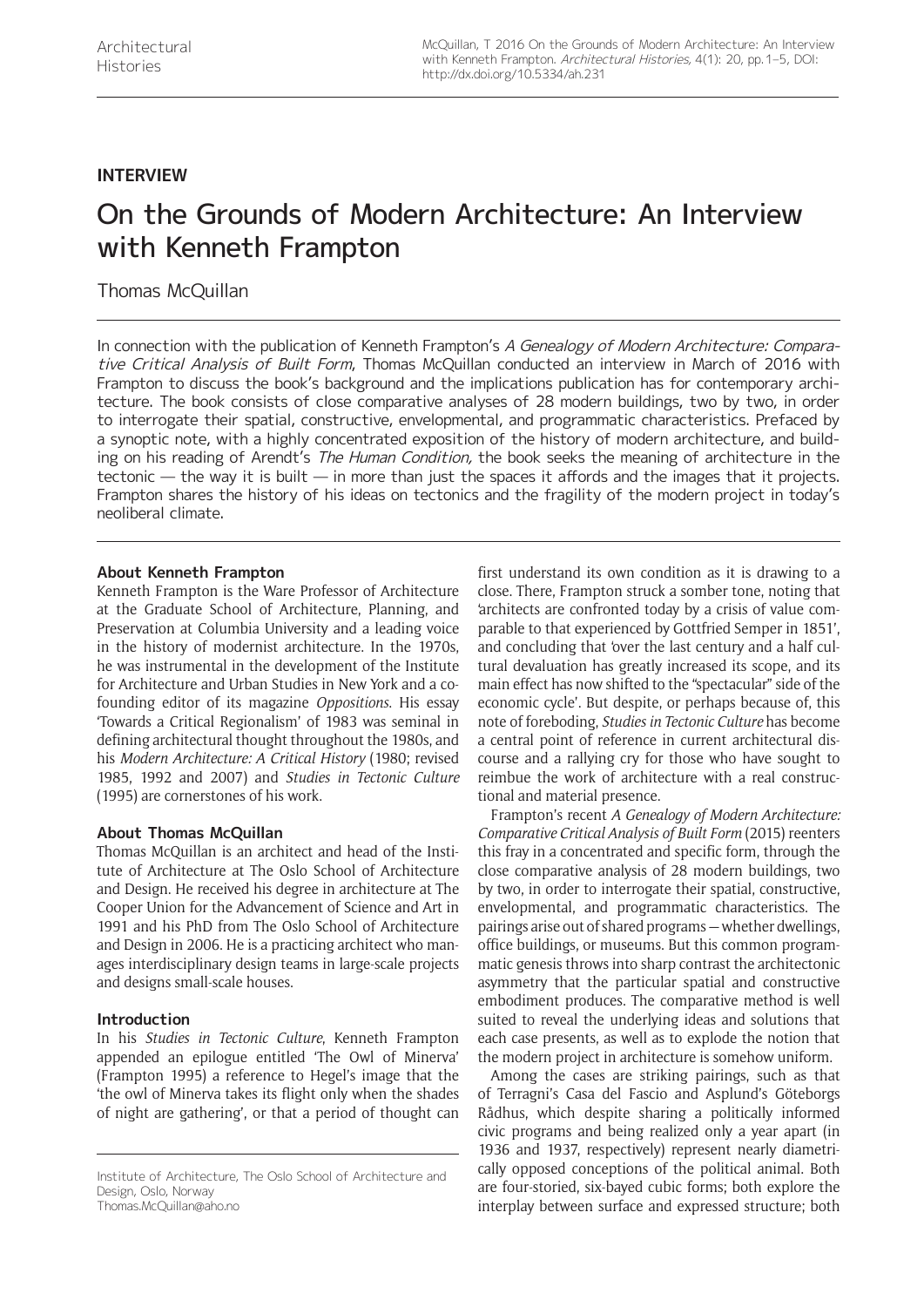display a balanced asymmetry; both express in an exceedingly subtle manner through facade geometry the internal configuration of their inner spaces. But while the Casa del Fascio is tightly rational in the arrangement of its spaces and crisply precise in its pattern of circulation, Göteborgs Rådhus reveals a gentler and more refined arrangement of organically inflected geometries and a more meandering and placid movement through its spaces. While the Casa stands apart in a balanced dialogue with the Cattedrale di Como, Asplund's Rådhus is a carefully integrated extension to Nicodemus Tessin's 1672 City Hall Building.

The analysis of the cases is introduced in Frampton's introduction to *A Genealogy of Modern Architecture*, 'Synoptic Note', one of the most concentrated expositions of the history of modern architecture I have ever read, as well as building on his reading of Hannah Arendt's 1954 *The Human Condition*. Frampton seeks the meaning of architecture in the tectonic  $-$  or the way that it is built  $$ not only in the spaces it affords or the images that it projects. In order to gain a deeper background on these ideas and to relate *A Genealogy of Modern Architecture* to the current architectural scene, I spoke recently to Professor Frampton in his Columbia University office.

#### **The Interview**

**McQuillan:** The notion of the tectonic seems to be very central to your understanding of how architecture works. It seems natural to trace this idea back to Semper and the tectonic as one of his *Four Elements* (Semper 1989). But it seems as though your use of the term is much more expansive, including all of the Semperian elements. What does the tectonic mean to you?

**Frampton:** *Studies in Tectonic Culture* (1995) arose out of four lectures I gave at Rice University in Texas in the 1980s, the Craig Francis Cullinan Lectures. The four lectures dealt with the work of four architects: Auguste Perret, Jørn Utzon, Louis Kahn, and Mies van der Rohe. Structural expression was very important to all four, but in different ways. And the reason I wanted to look at these four was the ongoing difficulty we were already experiencing with the grounding of architecture. The notion of the tectonic is also related to my reading of Alex Tzonis and Liliane Lefaivre, who coined the term 'critical regionalism' in the article 'The Grid and the Pathway', published in *Architecture in Greece* in 1981 (Tzonis and Lefaivre 1981), in which they discuss the work of the two Greek architects, Aris Konstantinidis and Dimitris Pikionis, and formulate a critical regionalism to disassociate the term from the demagogic regionalism of the Third Reich.

I was very inspired by their idea of critical regionalism and wanted to develop it in contrast to the universal suburbia in the States at that time, where despite the vast continental expanse, the same suburbia was everywhere. In my essay 'Towards a Critical Regionalism' (Frampton 1983), I asserted that there was a fundamental opposition between the tectonic and the scenographic in architecture, where the tectonic is the fundamental autonomy of the structure, and the scenographic is the representational aspect of the image. Semper's model of the four elements grows out of an anthropological paradigm, but he also expresses an ambivalence to the scenographic aspect of the mask or bekleidung. The scenographic, theatrical aspect was crucial to him.

This led me to distinguish between the ontological and the representational tectonic. The Doric column may be cited as an example of this, in which the flutes finally bring into being the entirety of the column; otherwise, it's just a series of cylindrical stones stacked on top of each other. I find this concept to be extremely rich, with regard to the detailing of built form. Alvar Aalto, I think, was very aware of this, even if he never formulated the issue in terms of representation. In contrast today, the spectacular image has taken over completely.

This brings me to Guy Debord's *Comments on the Society of the Spectacle* (Debord 1990; originally published in French in 1988) in which we find the amazing passage that reads as follows:

It is indeed unfortunate that human society should encounter such burning problems just when it has become materially impossible to make heard the least objection to the language of the commodity; just when power – quite rightly because it is shielded by the spectacle from any response to its piecemeal and delirious decisions and justifications – believes that it no longer needs to think; and indeed can no longer think. (Debord 1990: 38)

**McQuillan:** Indeed, in the current global scene which celebrates 'starchitects' it seems as though we're in a period of a technological sublime, or a mediated architecture, that has little truck with the notion of the regional. And I imagine that there's going to be a reaction similar to the one that spurred 'Towards a Critical Regionalism' in which architecture can become grounded again, grounded in something local, something meaningful, something which has some kind of moral purpose.

**Frampton:** Well, most of our star architects are surely spectacular, are they not? And that spectacular quality means that, from my point of view, they're not grounded at all, and they're not interested in being grounded, and indeed their success depends on their not being grounded. Terry Eagleton has recently written a book with the title *Culture and the Death of God* (Eagleton 2014), in which according to the gloss, he argues that today one has to resist the commodification of culture.

**McQuillan:** Well, culture can't be commodified, and still retain its meaning as culture, can it?

**Frampton:** Exactly. I think Clement Greenberg's essay 'Avant-Garde and Kitsch' (Greenberg 1939) is relevant here, in which he put forth the argument that the task of the arts is to resist their reduction to pure entertainment, and that the autonomy of each is the only way of resisting this commodification, although he doesn't use this word. But he posits the idea of having to sustain a 'holding operation', in order to protect culture against all this, although this is quixotic by definition.

**McQuillan:** In your 'Synoptic Note on the Modern Movement 1923–1980', the introduction to your book (Frampton 2015), you introduce a three-part structure, a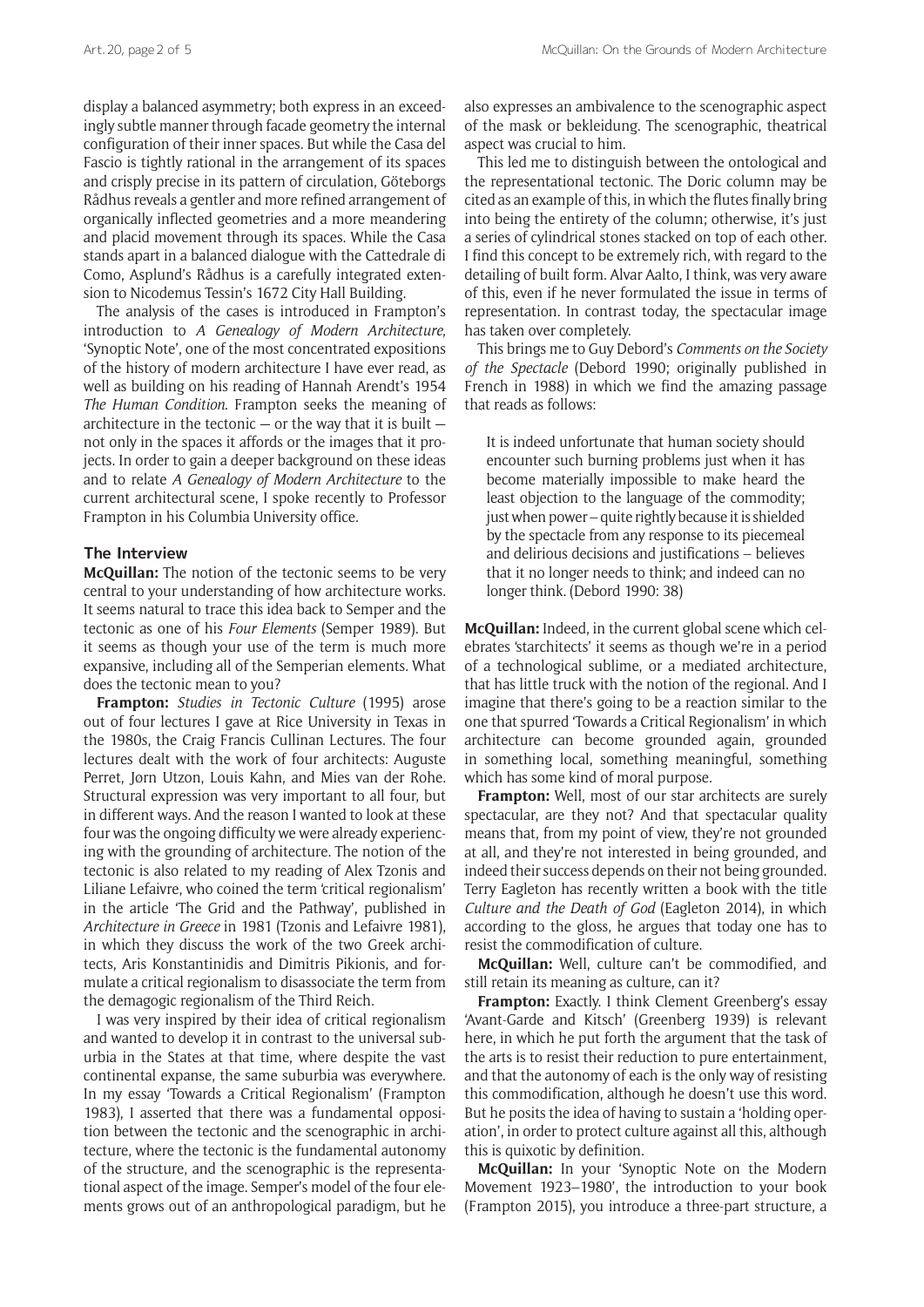sort of triad, that you employ to structure your examination of the development of modern architecture. Against the dialectic opposition of Classical and Romantic, or the type-based against the expressive, you suggest that a triad of the classic, the technological and the vernacular provides a better framework to understand the way architecture developed in the 20th century.

**Frampton:** Well, this is taken from Le Corbusier, as you know. I was influenced by the map of his *Voyage d'orient*, his 1911 journey to the east (Frampton 2015: 9). He doesn't use the word 'classic', however. Instead he uses the word 'culture'. It is I who translated it or rather misrepresented it as classic. It seems to me that he touched on something which would be present in his own work, namely, the existence and continuity of the vernacular, of *building* instead of architecture. We see this in Adolf Loos' essay 'Architecture' of 1910 (Loos 1985) that describes a pre-aesthetic world in which he asks the peasant, 'Is this a beautiful roof or an ugly roof?' And he says, he doesn't know. It's the roof his father built, and the roof his grandfather built. It is beyond the aesthetic. So the vernacular is, in this sense, a referent lying within the heroic period of the modern movement.

I still think it's astonishing that Le Corbusier's last purist villa is 1929, and in 1931, he projects the Maison Errazuriz in Chile, which is completely something else. You could say that his Maison de Week-end of 1935 is a synthesis of all three aspects in the use of glass blocks, plate glass, within a steel frame, and the concrete shell-vault, while the vernacular is present via the rubble stone walling. So the classicism of the purist villas is weakening.

**McQuillan:** It seems to me that Le Corbusier's understanding of technology changed during his trip because after his dismay at the flattening of culture by mechanical processes in Germany, he arrives at Athens and upon seeing the Parthenon calls it a *machine terrible*. I think that this is the first time he makes the connection between the classical and the technological.

**Frampton:** Yes, along with the classical entablature being compared to the profiles of a valve in an automobile.

**McQuillan:** Or indeed architecture as a machine for producing in you an emotion or sensation.

**Frampton:** Yes. An evocative but slightly confusing metaphor focusing on the idea of the perfection of the automobile, hence the parallel comparison of a Humber versus a Delage, and Pæstum versus the Acropolis.

**McQuillan:** The idea that technology is an evolutional process.

**Frampton:** However, a crisis unfolds between 1923, when it's at its evolutionary peak when he's working with Ozenfant, and 1931, when the Maison Errazuriz occurs. For him, the myth of industrial perfection is no longer quite believable. And this cultural shift affects his painting as well.

**McQuillan:** Maybe the seeds of this are even a little earlier, in his own apartment, where the vault emerges for the first time, and he leaves the rubble party-wall unrendered in his studio. As well as the *Objets à réaction poétique* that he collected on his journeys, populating the space, so he's living the experience together with his wife and realizing the limitations of the purist idea. He's attained a sense of perfection in the Villa Savoye, but he's realizing there's so much more.

**Frampton:** Well, he begins to have doubts about the desirability of industrial perfection. So he tries to distance himself from it. His trip to Brazil at this time is also a decisive emotional experience for him. He has the sense that, as opposed to Europe, South American civilization could provide a fertile, more primitive ground.

**McQuillan:** A place where the past doesn't need to be cleared away.

**Frampton:** Right. And because it's so vital, in contrast to Europe which appears increasingly exhausted. One may compare this to Owen Jones' *Grammar of Ornament* of 1856, where the European ornament, rendered throughout in ochre, is compared to the ornament of the 'other', which is brilliantly illuminated. As if the only possible revitalization will be through the 'other', not through Europe.

**McQuillan:** This is clear in Le Corbusier's interest in the primitivism, and the exhibition that he hosted in his apartment in the early 1930s of primitive art, together with Léger and others.

**Frampton:** Well, this shift away from the West was already evident in Picasso's *Les Demoiselles d'Avignon* of 1916, and clearly there is a similar impact of the African on European art and music, and of course there is an afro basis latent in Brazilian culture, not to mention his transatlantic meeting with Josephine Baker.

**McQuillan:** There's a rather interesting passage in the book where you say,

Today, however we still may assume an ideologically progressive approach to post-modern architectonic form via a sensitive response to context, climate, topography and material combined with the selfconscious generation of a place-form as a politicalcum-cultural space of appearance'. (Jones 1987: 17)

This seems to suggest that architecture as a *public* form can somehow draw from the well of postmodernism a valid approach to architecture. Not a break with modernism, but a redefinition of its tenets, so that the kind of critical distance that postmodernism introduces provides a much-needed resistance to the commoditization of architecture and its sense of globalized conformity and compliance.

**Frampton:** Well, if you mean by postmodernism a style, then surely we've moved passed that. But if one means the modern project, as a liberative socialist modern project, it is surely very fragile today, and in this regard I think it can be said that we are unavoidably in a postmodern condition. If we associate the modern with the enlightenment, which acquired a particular energy and inevitability after the First World War, then we can see that this encountered a difficult moment with the Spanish Civil War and then the Second World War.

I now have the task of writing the fifth edition of my *Modern Architecture: A Critical History*, and the only way I can do this is to add another part to the existing three. The fourth part, which was previously just a chapter, will now be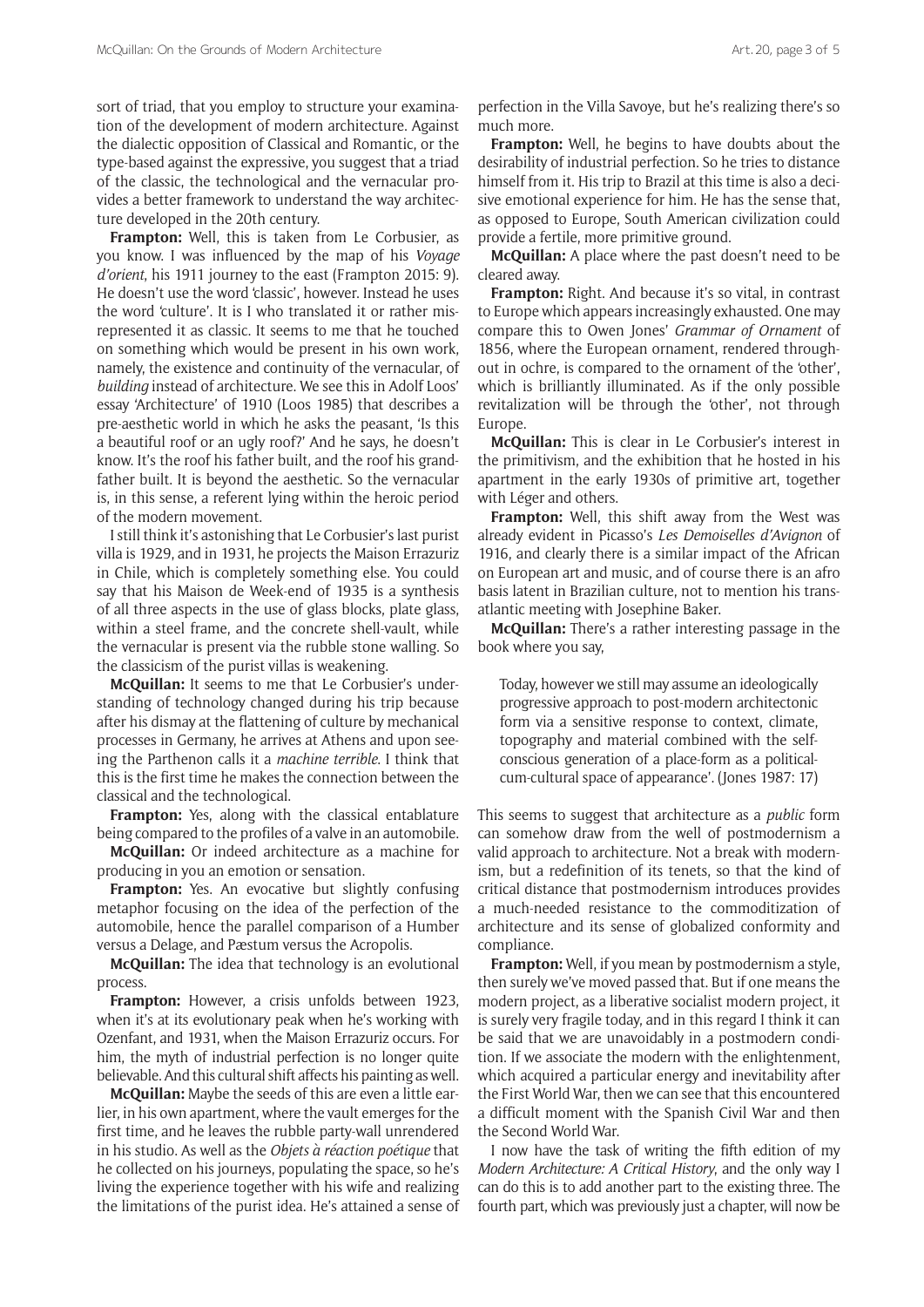called 'World Architecture'. There is very varied diverse production worldwide which has a great intensity and richness.

That sentence you mentioned earlier is related to my earlier reaction which produced my 1983 essay 'Towards a Critical Regionalism' that appeared in Hal Foster's *The Anti-Aesthetic: Essays on Postmodern Culture*. I haven't completely disavowed this thesis, but I'd rather not use the term 'postmodern' any more, even though in this case it refers quite directly to the idea of critical regionalism as this was developed in the 1983 essay.

**McQuillan:** You suggest in the 'Philosophical Excursus' in the introduction to the book that your critical method with respect to the analysis of the case studies is based on your reading of Hannah Arendt's *The Human Condition*, that is to say, her distinction between 'work' and 'labor', and the corresponding character of public and private spaces. How does Arendt's thesis underlie your view of architecture?

**Frampton:** I just have to confess that I'll never recover from the thesis of her book. It was a total revelation about many things at once, like the idea of a spatial hierarchy, which maybe I could never articulate before, i.e. the relation between the public and the private, which determines much of the analysis in these case studies. From this I also develop the idea that the subject is formed to some extent by the space and that the 'space of appearance' allows the subject to come into being in this sense. The subject both as a unitary subject, but also as a collective, family, group. So that the space itself, the articulation of hierarchy of space, is itself significant, that the meaning is built in into what the space can induce — not in a behavioristic sense that 'this space will produce this behavior' — but in the sense that the space is an availability which may be consummated fully by the being.

Arendt's distinction between the public and the private corresponds to the two definitions of the word architecture. In the Oxford English Dictionary, these are: 1) 'the erection of edifices for human use', and 2) 'the action and process of building'. Process aligns with Arendt's idea that labor is process, while work can create something which is both memorable and durable. But what's beautiful about this concept is that it opens to different degrees of expression in a work between something that is commemorative or symbolic, and other parts, even in the same building, which are much less so, and this makes possible a great range of expression.

**McQuillan:** I found very beautiful this sentence where you paraphrase Arendt:

In this regard with respect to memory, the *homo faber* hypothetically creates a world that is not only useful and durable, but also beautiful and memorable, as opposed to the *animal laborans* who in the conviction that life is the highest good, seeks only to lengthen the span of life and make the act of living easier and more comfortable. (Frampton 1983: 24)

It's incredibly precise with regard to its definition of power as something embedded in the memory. Such precision is fascinating in Arendt, given that in your search for the ontological, you might easily have gone back to Heidegger, whose sentences are often so muddy. Nonetheless,

it seems that Arendt's idea of appearance can be traced back to Heidegger's idea of truth as unconcealment.

**Frampton:** And I think you can trace the same idea in Semper, in his notion of concealing and revealing, which clearly embodies a latent erotic aspect. However, Arendt argues in her final chapter, 'The Victory of the *Animal Laborans*', that labor is all-pervasive today and that we consume our houses and cars like fruits of the earth which will perish if they are not immediately eaten.

**McQuillan**: You mention that Arendt's work presages the commodification of the environment, and you say that this is of particular consequence for architecture and sustainability inasmuch as it categorically opposes a state of affairs in which the environment is constantly on the verge of being overwhelmed by the proliferation of 'unrelated, amortizable free-standing objects'.

**Frampton:** If the sustainability is not cultural, then it remains very fragile. You can't simply depend on a technological fix, a LEED standard or whatever. But durability itself is already a crucial form of sustainability, although it is somehow seen as disconnected. However, there is an aspect to commodification which wants to screen out all of this. As Antoine de Saint-Exupéry beautifully puts it — and I quote him in the front of *Studies in Tectonic Culture* — 'We don't ask to be eternal beings. We only ask that things do not lose all their meaning'.

#### **Competing Interests**

The author has no competing interests to declare.

#### **References**

- **Arendt, H** 1954 *The Human Condition*. Chicago: University of Chicago Press.
- **Debord, G** 1990 *Comments on the Society of Spectacle* [1988]. London: Verso.
- **Eagleton, T** 2014 *Culture and the Death of God*. New Haven: Yale University Press.
- **Frampton, K** 1983 Towards a Critical Regionalism: Six Points for an Architecture of Resistance. In: Foster, H (ed.) *The Anti-Aesthetic. Essays on Postmodern Culture*. Seattle: Bay Press, pp. 16–30.
- **Frampton, K** 1992 *Modern Architecture: A Critical History.* London: Thames and Hudson.
- **Frampton, K** 1995 *Studies in Tectonic Culture: The Poetics of Construction in Nineteenth and Twentieth Century Architecture*. Cambridge, Mass: MIT Press.
- **Frampton, K** 2015 *A Genealogy of Modern Architecture: Comparative Critical Analysis of Built Form.* Zurich: Lars Müller.
- **Greenberg, C** 1939 Avant-Garde and Kitsch. *Partisan Review*, 6(5): 34–49.
- **Jones, O** 1987 *The Grammar of Ornament*. New York: Dover Publications.
- **Loos, A** 1910 Architecture. In: Safran, Y and Wang, W (eds.) 1985 *The Architecture of Adolf Loos*. London: The Council.
- **Semper, G** 1989 *The Four Elements of Architecture and Other Writings*. Cambridge: Cambridge University Press.
- **Tzonis, A** and **Lefaivre, L** 1981 The Grid and the Pathway: An Introduction to the Work of Dimitris and Suzana Antonakakis. *Architecture in Greece*, 15: 164–178.